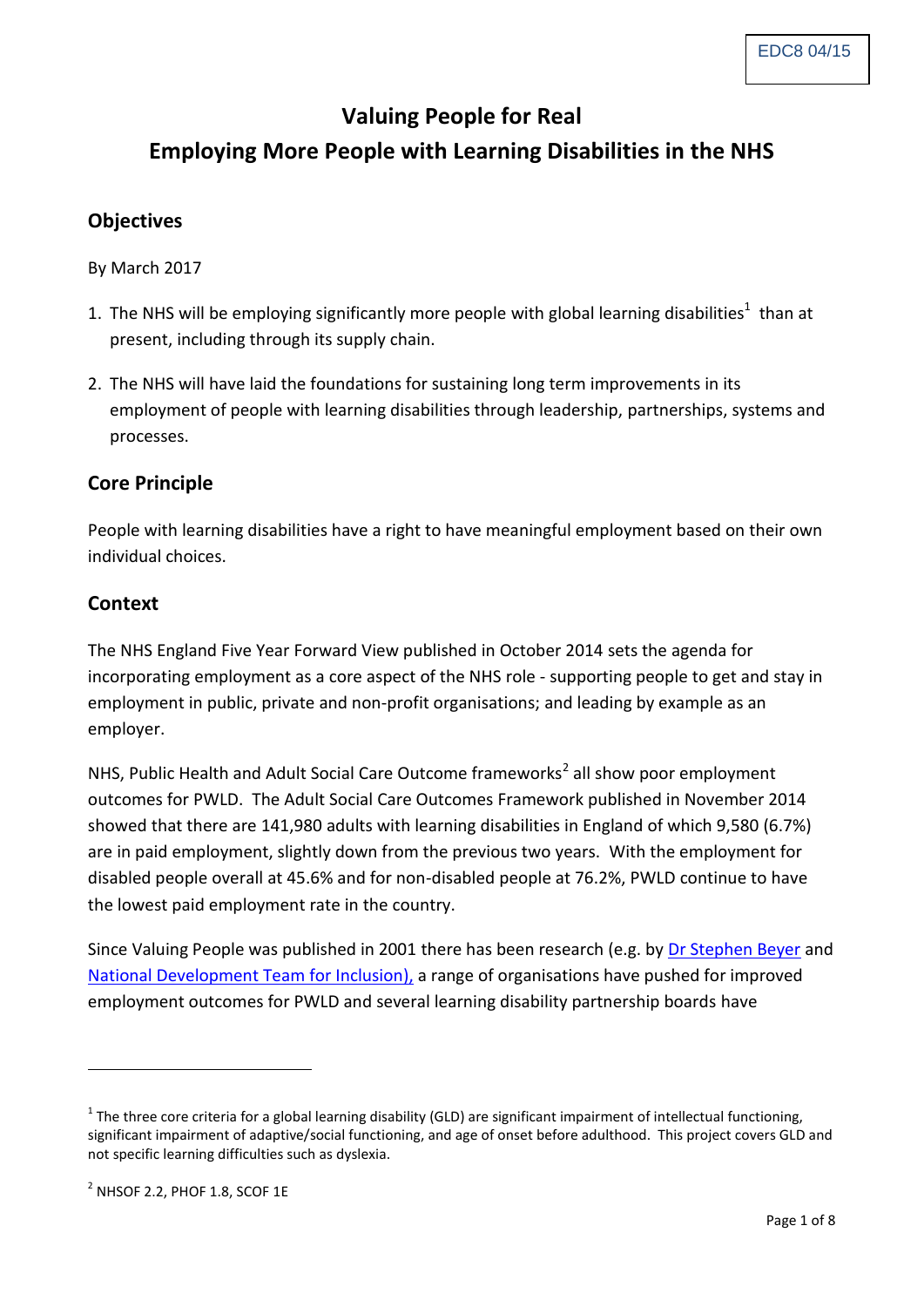developed LD employment strategies. There are some examples of good practice but there are wildly different outcomes across the country, ranging from 23% paid employment in Bexley to 1.4% and 0.9% in Bolton and Medway respectively.

Over 65% of PWLD say that they would like a paid job. Unfortunately, the data suggests that their aspirations will not be realised unless decisive action is taken.

The NHS has a workforce of 1.7 million people, making it the fifth largest employer in the world and the largest in Europe. There are currently X number of disabled people employed in the NHS, which represents X% of the total workforce. The data is not broken down by type of disability and so it is not yet possible to establish the number of employees with learning disabilities.

If the NHS is to lead by example as an employer it must do better on employing PWLD. It will also contribute to the NHS complying with the Public Sector Equality Duty, lead to better health outcomes and save money for the public purse.

### **Objective 1: Increasing the number of PWLD employed within the NHS**

We will work through learning disability partnerships or other appropriate structures in each local area (such as Health and Wellbeing Boards) as they should have the knowledge of what is already happening in the area and organisations that can contribute to achieving the objective.

The local structures will be expected to liaise with the health services in their area to agree (with reference to available baseline data) local ambitions for increasing the numbers of PWLD that health services will employ by 31 March 2017. We expect increased numbers to be achieved by:

- 1. Employing PWLD in reception areas through facilities management contracts to send a clear (and visible) message that the NHS is serious about this initiative.
- 2. Contracting with an established disability charity<sup>3</sup> or supported employment provider (through direct employment within the NHS or as part of the charity) to improve health access and outcomes for PWLD e.g. advice, training, awareness raising, accessible information, advocacy, peer support, quality assurance and co-commissioning.
- 3. Identifying other jobs within the NHS and its wider supply chain that are potentially suitable for quick wins (e.g administration, catering, cleaning, portering, post) which could be part time and should be paid the going rate for the job, ideally the Living Wage and at least the minimum wage.

-

<sup>&</sup>lt;sup>3</sup> Examples include national charities such as <u>A4E</u>, [Change People,](http://www.changepeople.org/) [Mencap,](https://www.mencap.org.uk/about-learning-disability) [NEED Project,](http://theneedproject.org.uk/) [Project Search,](http://www.pluss.org.uk/project-search-0) [Remploy,](https://www.remploy.co.uk/en/index/) [Shaw Trust](http://www.shaw-trust.org.uk/) and [Time to Change;](http://www.time-to-change.org.uk/) and local organisations such a[s Camden Society](http://www.thecamdensociety.co.uk/home) and [Elfrida Society](http://www.elfrida.com/) (based in Islington).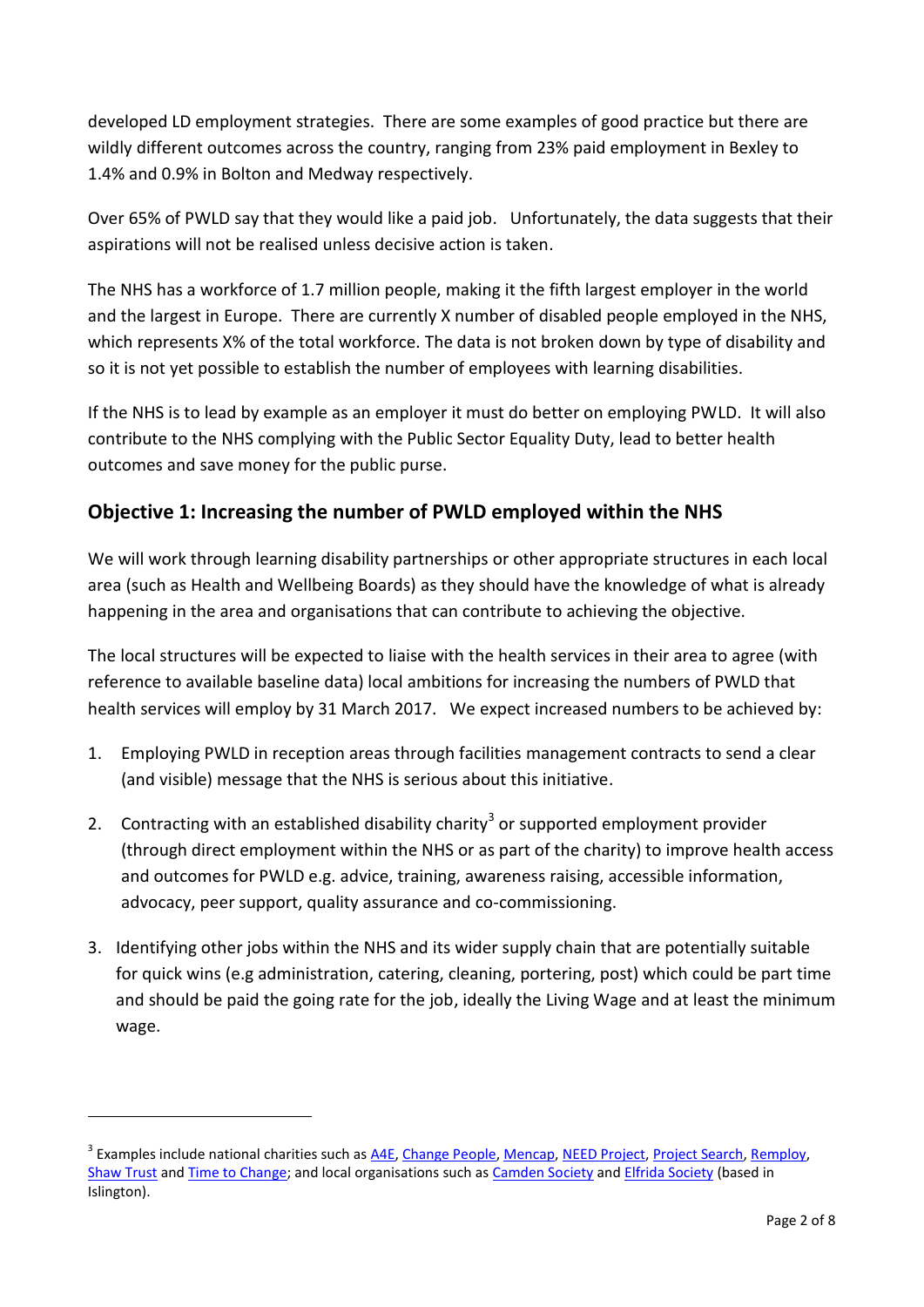- 4. Supporting existing efforts to employ PWLD within the NHS such as the creation of Learning Disability Network Manager co-worker posts (Olivia Butterworth can provide more details).
- 5. Identifying unemployed PWLD in the area that are currently seeking work or ready to work and including them in a ring-fenced pool for the identified jobs and recruiting to these jobs.
- 6. Adapting the recruitment process so that it works for PWLD e.g. information sessions instead of application forms and work trials instead of interviews. See Appendix A.
- 7. Ensuring that people receive the support they need to start work welfare benefits advice, travel support.
- 8. Ensuring that people receive support in the workplace reasonable adjustments, support from job coaches for up to the first three months of work funded from Access to Work; and capturing their lived experience to feed into learning and future job design.
- 9. Apply other sources of support such as the use of personal budgets (link to the Care Act requirements) which are currently underutilised in both health and social care for accessing employment support.

NHS England, led by Lela Kogbara, will work with NHS Confederation, NHS Employers and learning disability organisations to enable this to happen by:

- Using a **"call to action" from the Chief Executive of NHS England** soon after the 2015 general election to communicate the strategic intent of this project across the key players within the NHS, key partners and stakeholders (such as Public Health England, Local Government Association, and Association of Directors of Adult Social Services); and refer to previous positive initiatives within the NHS such as [Project Search](http://www.nuh.nhs.uk/work-here/project-search/) in Leicester and Nottingham University Hospital Trusts.
- Encouraging NHS organisations to immediately do whatever they can to take forward the agenda without national support (i.e. to "have a go") while NHS England builds up its project management and support infrastructure.
- Leading by example by employing at least 4 PWLD in NHS England or its supply chain.
- Creating a national network of people to drive forward the LD employment agenda in regions and nationally - a lead person in each local authority area nominated by the local authority, Learning Disability Partnership or appropriate structure such as Health and Wellbeing Boards.
- Providing the lead people with training and facilitating learning and support networks provided by a commissioned specialist LD organisation.
- Amending HR policies and procedures as necessary, with the support of NHS Employers.
- Providing (or adapting existing) written guidance on recruiting and employing PWLD. See attached examples in Appendix B.
- Producing communications materials that can be adapted for local use.
- Monitoring progress and, depending on results being achieved, consider utilising contracts and other mechanisms to incentivise progress.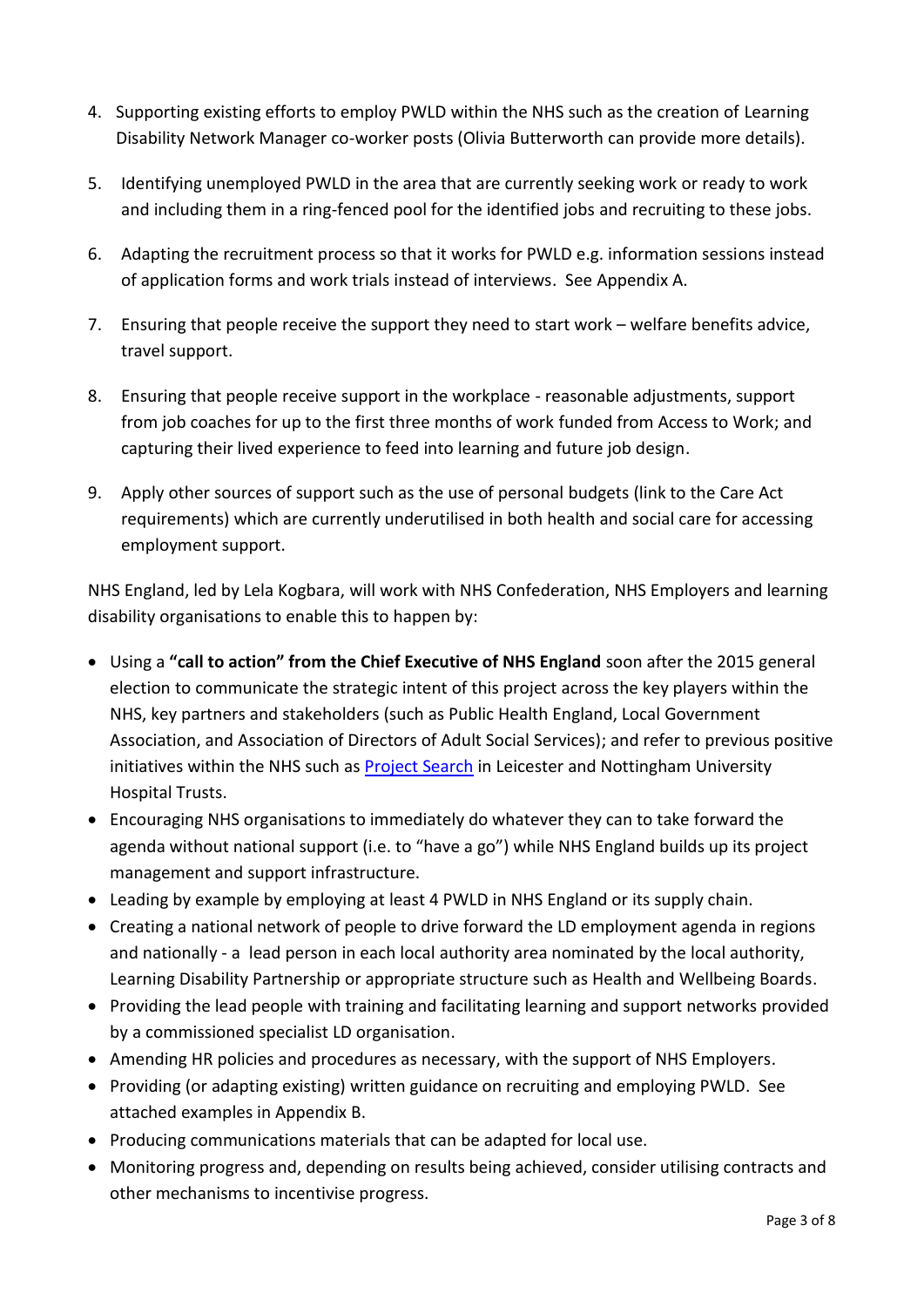Utilising an existing governance board (such as the Leadership and Workforce sub group of the Equality and Diversity Council) to oversee the work, monitor progress and agree priorities for support and/or intervention and publish results.

### **Objective 2: Laying the foundations for sustaining long term improvements in learning disability employment within the NHS**

In order to ensure that the NHS continues to increase the number of PWLD that it employs after 2017 and is able to sustain a respectable level of employment on an ongoing basis so that it is "business as usual", it will need to:

- 1. Provide leadership from the top national and local.
- 2. Utilise the experience and expertise of organisations led by PWLD to develop a narrative and story around why we are doing this work and what we are trying to achieve and campaign for changes in attitude within the NHS and society more broadly.
- 3. Identify pilot sites to be exemplars of good practice for different models for employing PWLD.
- 4. Record the work that is undertaken to implement the increases in employment rates in each area, learn lessons communicate good practice and make changes to systems and processes as required.
- 5. Build on existing data collection and create local databases of PWLD to feed national information systems and to include age and other equality characteristics, career ambitions, jobs applied for, hours worked, benefit issues, etc.
- 6. Create pathways for entry into and progression within NHS employment volunteering to simple tasks to more complex tasks; and part time to full time.
- 7. Work with local authorities to identify all schools that cater for PWLD, key year 9 transition planning, colleges training centres and engage them in shaping employment pathways into health for their students.
- 8. Work with the Skills Funding Agency to map existing further education provision for PWLD and provide funding and incentives to fill gaps that create "line of sight" to NHS employment, taking on board the findings of the Cavendish report and developing the role of nursing assistants.
- 9. Work with the Department of Work and Pensions (DWP) and the Treasury to address problems with benefits and provide funding (possibly on a payment by results basis) to scale up the work of the project nationally and locally.
- 10. Learn from the NHS personal budgets and NHS Employers websites to develop a space for NHS trusts with information, guidance and tools (e.g. suitable job descriptions in Easy Read).
- 11. Include this work within the remit of the governance board that oversees Objective 1.
- 12. Consider personal budgets as a vehicle for levering change in the NHS and get buy in from ADASS.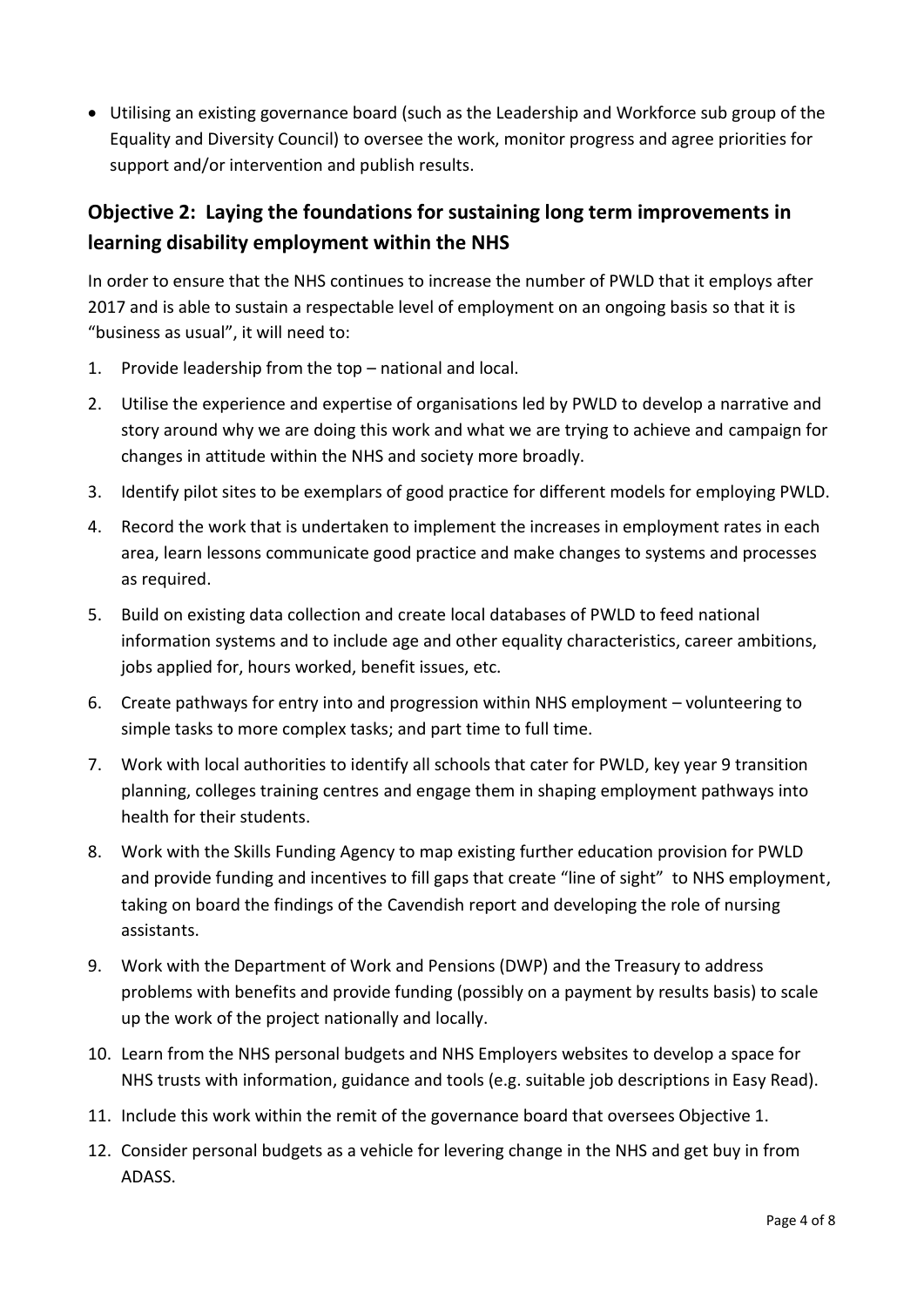13. Develop a further extension of the disability tick within the NHS which shows it is a champion of employing people with LD.

### **Practical considerations**

The scoping exercise for this project has already identified a number of challenges which need to be overcome.

| <b>Issues and Challenges</b>                                                                                                                                                                                                                                                                                                 | How to move forward                                                                                                                                                                                       |  |  |  |
|------------------------------------------------------------------------------------------------------------------------------------------------------------------------------------------------------------------------------------------------------------------------------------------------------------------------------|-----------------------------------------------------------------------------------------------------------------------------------------------------------------------------------------------------------|--|--|--|
| The NHS does not currently have resources or<br>capacity that are dedicated to employment of<br>PWLD. There are a number of things going on<br>but no overview of the whole picture.                                                                                                                                         | Allocate resources as set out below.                                                                                                                                                                      |  |  |  |
| The NHS does not capture data on the number<br>of PWLD that it employs and so we are not able<br>to:<br>(a)<br>assess the gap between our ambitions and<br>the current reality;                                                                                                                                              | Establish the number of disabled people<br>working for NHS organisation and ask each<br>organisation to collect data on which have<br>global learning disabilities.                                       |  |  |  |
| (b) establish a baseline against which to set<br>milestones and measure progress; or<br>Identify areas that require enhanced<br>(c)<br>support.                                                                                                                                                                              | Rather than setting top down targets use the<br>"call to action" to invite local areas to set their<br>own ambitions. Challenge ambitions further<br>down the line when more information is<br>available. |  |  |  |
| Adult Social Care Outcome Framework provides<br>information on LD employment for 150 local<br>authorities. Within each area there will be a<br>number of organisations that have an interest<br>in learning disability and it is not clear whether<br>there are effective LD partnerships that have a<br>strategic overview. | Lela scheduled to meet with Dominic Slowie on<br>30 April to agree best way of identifying local<br>leadership.                                                                                           |  |  |  |
| Suitable jobs for PWLD are not identified across<br>the whole NHS                                                                                                                                                                                                                                                            | As part of the "call to action" name some<br>existing jobs that should be identified as<br>appropriate, covering the full spectrum from<br>repetitive tasks to advisory roles.                            |  |  |  |
| It is not clear whether the majority of local<br>areas hold reliable date on PWLD in seeking<br>work or ready for work                                                                                                                                                                                                       | Use local authority social care services as the<br>point of contact and use their clients as the<br>starting point.                                                                                       |  |  |  |
| It is clear that there are a lot of different<br>initiatives across the country with varying<br>degrees of success.                                                                                                                                                                                                          | Identify local areas (such as Bexley) with high<br>rates of LD employment and persuade them to<br>write up and share what they have done for<br>dissemination.                                            |  |  |  |
| Some HR practices within the NHS may not be<br>conducive to employing PWLD e.g. the                                                                                                                                                                                                                                          | Identify a lead HR person to support managers<br>to get the job requirements right e.g. an "expert                                                                                                        |  |  |  |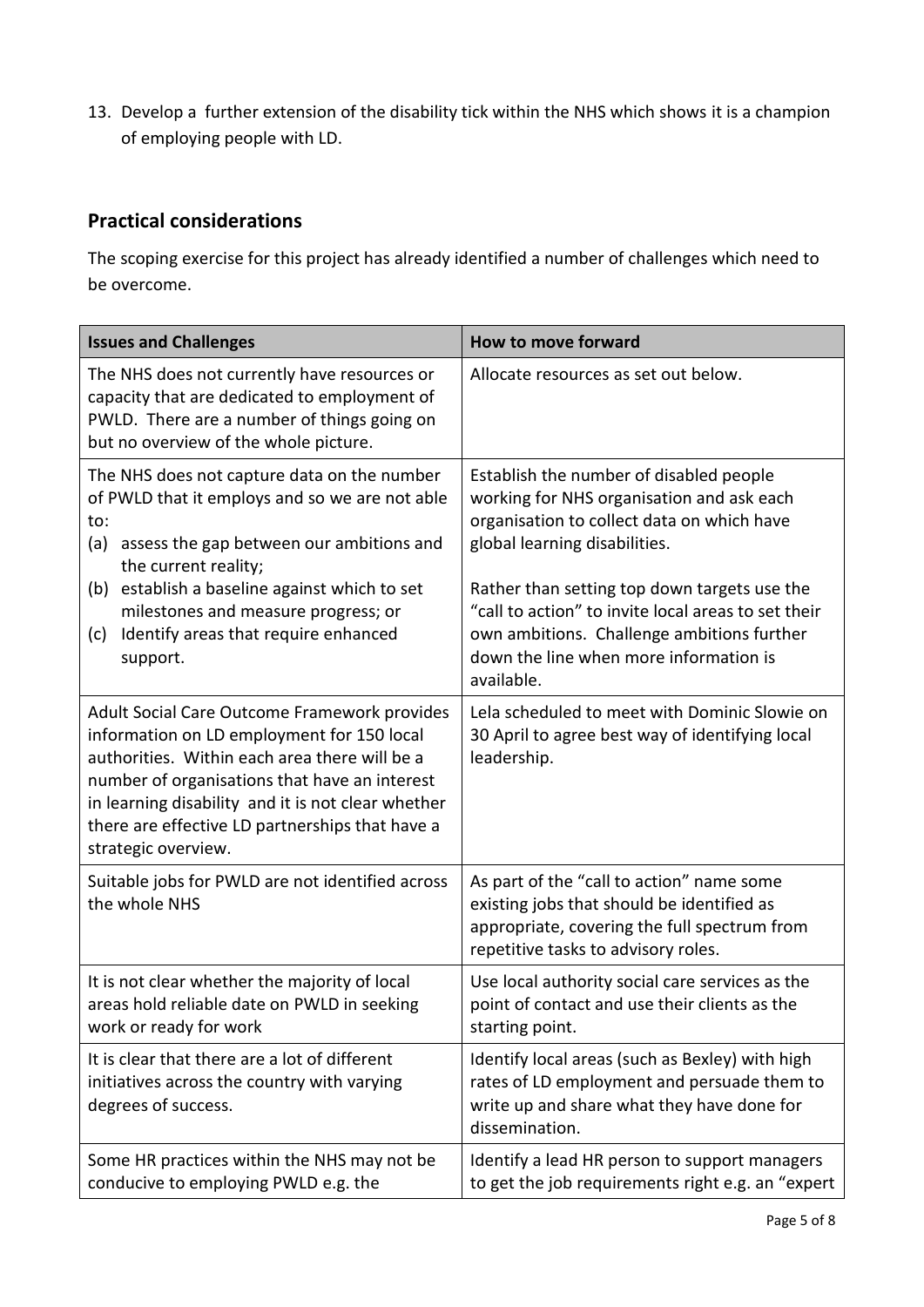| <b>Issues and Challenges</b>                                                                                      | How to move forward                                                                |  |  |
|-------------------------------------------------------------------------------------------------------------------|------------------------------------------------------------------------------------|--|--|
| requirement to hold a degree may not be<br>necessary for some of the jobs where it is<br>currently a requirement. | by experience" may be as well qualified as<br>someone with a formal qualification. |  |  |

#### **Resources**

The resources required to make this happen are based on the assumptions that much of the work will be carried out by existing employees within the NHS who already have remits for learning disability, equality, general policy, HR and data; and the vast majority of jobs created will be existing job roles that are already budgeted.

It is estimated that an additional £872,000 will be required to take this work forward over the next year. This includes the creation of a small employment project team of four people. Initial very rough estimates are as follows:

|                                                                                                                                                                                                                                                                                                                                                           | No. of<br>people | Days<br>per<br>person | Est cost<br>per day | Total<br>Cost |
|-----------------------------------------------------------------------------------------------------------------------------------------------------------------------------------------------------------------------------------------------------------------------------------------------------------------------------------------------------------|------------------|-----------------------|---------------------|---------------|
| Project design and leadership (Lela)                                                                                                                                                                                                                                                                                                                      | $\mathbf{1}$     | 25                    | £600                | £15,000       |
| Consultant with knowledge of NHS and learning disability to work with<br>individual leaders, boards and areas to help them problem solve and<br>develop their plans and highlight best practise and evidence of what<br>works and linking to key organisations to assist local systems if needed<br>(Amanda Reynolds)                                     | $\mathbf{1}$     | 40                    | £800                | £32,000       |
| Special project co-ordination and support (NDTI)                                                                                                                                                                                                                                                                                                          | $\mathbf{1}$     | 40                    | £700                | £28,000       |
| NHS England directly employed project team to liaise with local areas,<br>collate information, produce reports, develop website materials and<br>resources and organise engagement events across the country.                                                                                                                                             | 4                | 220                   | £200                | £176,000      |
| LD specialist organisation(s) to put forward a range of models for LD<br>employment and identify sites to pilot.                                                                                                                                                                                                                                          | 6                | 110                   | £200                | £132,000      |
| New specialist LD roles to improve health access and and outcomes for<br>PWLD e.g. advice, training, awareness raising, accessible information,<br>advocacy, peer support, quality assurance and co-commissioning. To<br>be created as directly employed NHS staff or commissioned through a<br>specialist organisation or supported employment provider. | 6                | 220                   | £200                | £264,000      |
| Delivery costs – venue hire, materials, travel, etc                                                                                                                                                                                                                                                                                                       |                  |                       |                     | £25,000       |
| Initiatives identified as the work progresses and contingency                                                                                                                                                                                                                                                                                             |                  |                       |                     | £200,000      |
|                                                                                                                                                                                                                                                                                                                                                           |                  |                       |                     | £872,000      |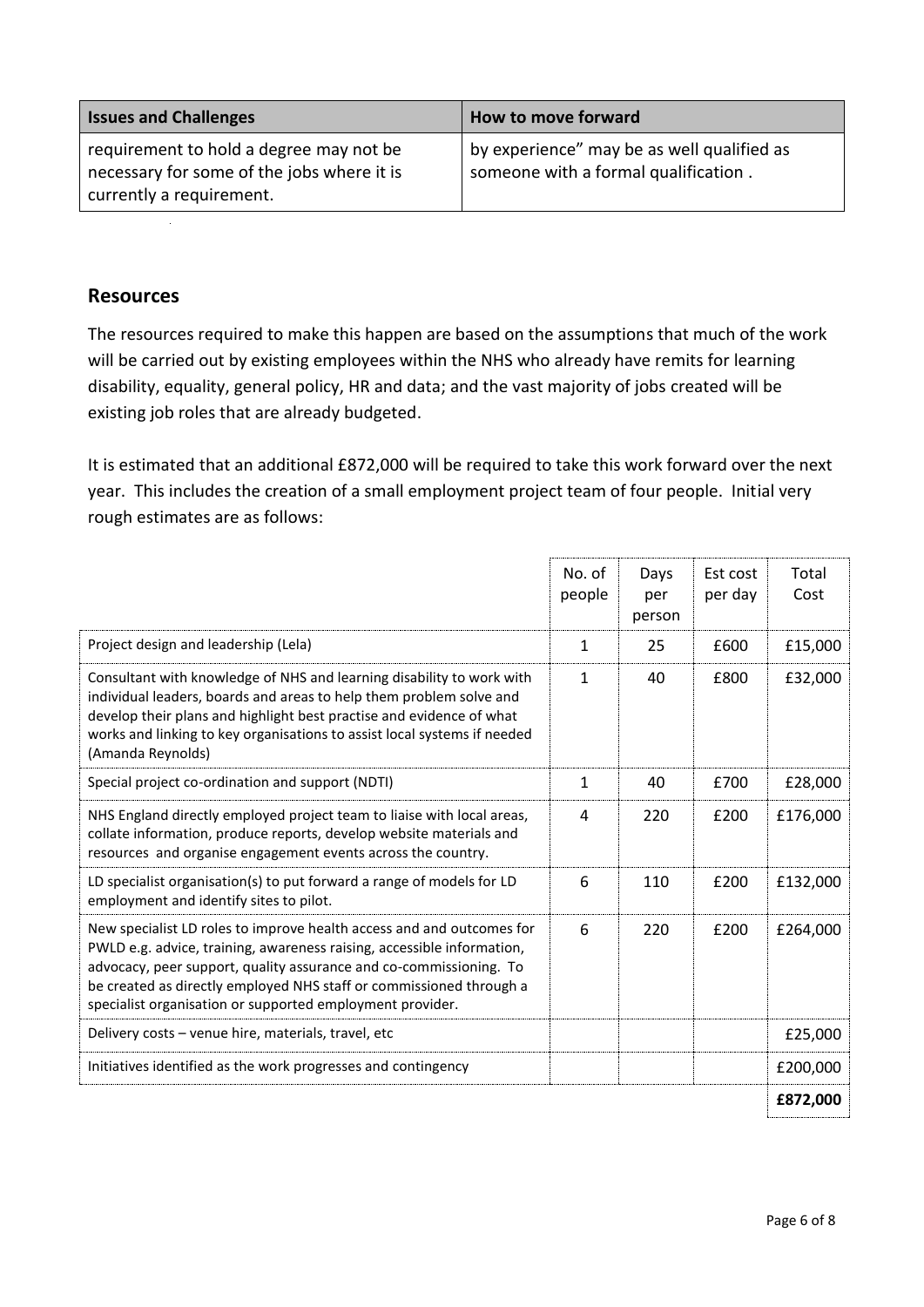### **APPENDIX A**

### **Overview of Learning Disability Friendly Recruitment Process**

The most important thing is to get PWLD into a job and ensure that the experience of looking for a job and doing the job is positive enough to give them the confidence to continue in the labour market, even if the particular job does not work out. Everything else is secondary.

NHS Employers have published [top tips for employers](http://www.nhsemployers.org/your-workforce/plan/building-a-diverse-workforce/need-to-know/creating-a-diverse-workforce-learning-disability/top-tips-for-employers) to recruit and support PWLD, which covers attracting potential applicants, adapting job descriptions and selection processes, interviewing candidates and retaining employees with learning disabilities. They have also published [useful](http://www.nhsemployers.org/your-workforce/plan/building-a-diverse-workforce/need-to-know/creating-a-diverse-workforce-learning-disability/useful-documents-and-organisations)  [documents and organisations.](http://www.nhsemployers.org/your-workforce/plan/building-a-diverse-workforce/need-to-know/creating-a-diverse-workforce-learning-disability/useful-documents-and-organisations)

The process below assumes that the PWLD looking for work have an allocated support agency  $-a$ charity, day centre, learning disability team, transition team, etc and sets out timed steps that might be useful for recruiting managers.

- a. Job is advertised in accessible format through support agencies for 3 weeks, with very clear information about wages, and giving a calendar for the recruitment process
- b. Any candidates interested are referred for "better-off" calculations to show the impact of employment on benefits and work out the optimum number of hours.
- c. Any candidates interested are provided with employability support from their support agency or referred to another local support organisation
- d. 1 week after closing date an information session is held for all interested candidates
- e. 1 week after information session pre-screen takes place to select shortlist, at which point providers must start the Access to Work job coach application process
- f. 2 weeks after pre-screen individual work trials takes place. Work trials will take over a period of between 1 day and 4 weeks, depending on the candidate and the job. All clients submitted to work trial will be given at least one day (for as many hours as one day's work involves for this position) trial, unless a Health and safety or other serious concern arises, in which case the manager may terminate the trial.
- g. Within 1 week after the work trial the recruiting manager will confirm successful client to their support agency and notify others that they have not been successful, with feedback about how to do better next time.
- h. Within 24 hours candidates will be contacted by their support agency.
- i. Within 24 hours candidate confirms that they are still interested and job coach support organisation is identified.
- k. Within one week of this, a case conference will be held with candidate and all support services to ensure that necessary adjustments and support is in place
- l. Candidate and job coach visit the employer for one last pre-employment meeting
- m. Job coach to then confirm that reasonable adjustments are made and that contractual information has been given in an accessible format